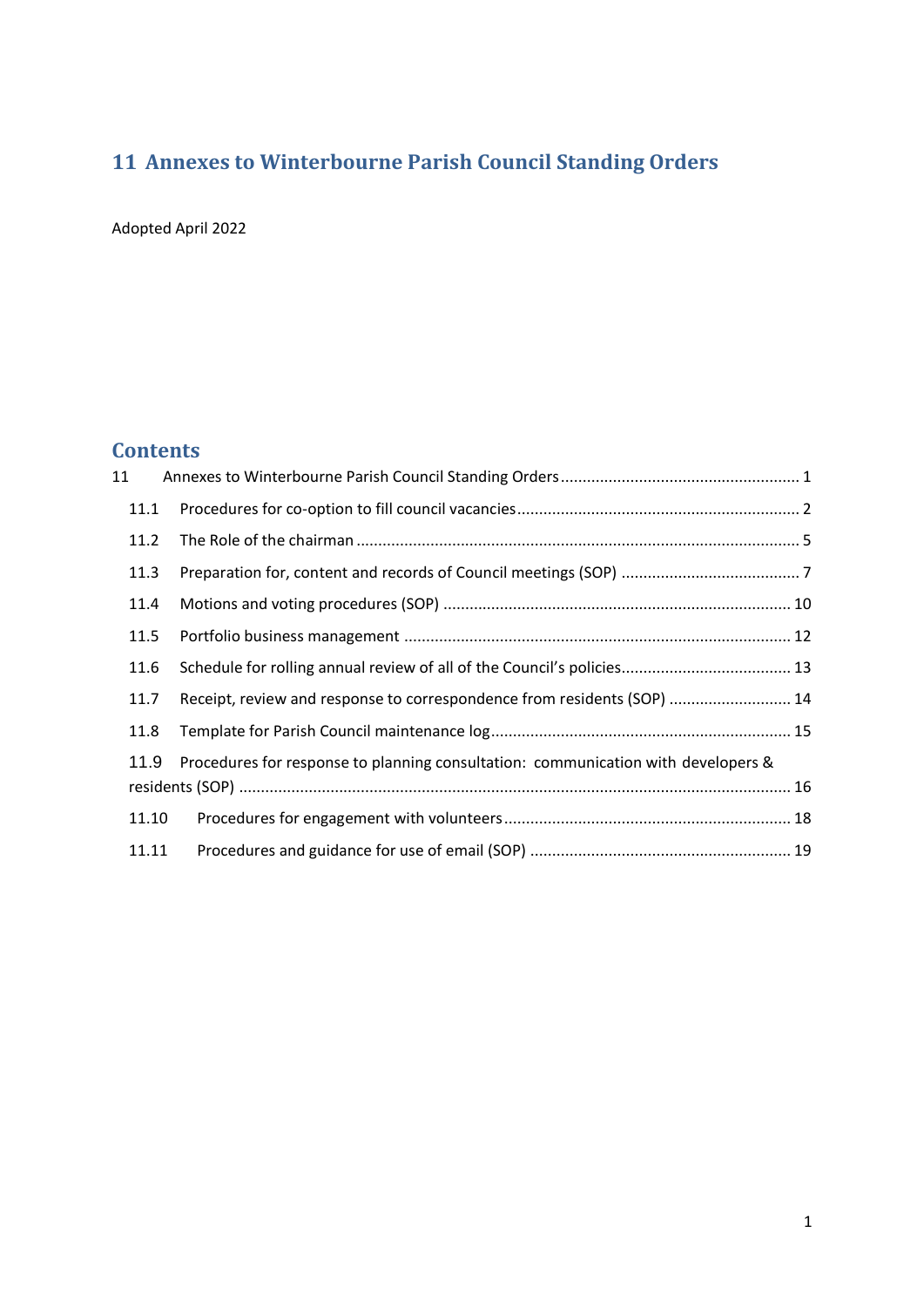### <span id="page-1-0"></span>**11.1 Procedures for co-option to fill council vacancies**

a. The Parish Council has a duty to fill vacancies by co-option as soon as practicable, when such vacancies are not being filled by bye-election.

### **Publicity**

- b. Vacancies will be advertised locally through the Parish Council and community noticeboards, the parish website and through other means as available.
- c. Vacancy notices shall include contact details for the Clerk, and for the Chairman or another councillor.
- d. Effort may be made to encourage applications that strengthen the extent to which the Council is demographically and geographically representative of the community.
- e. Vacancy notices shall specify a closing date for expressions of interest, and specify the date for the Parish Council meeting at which applications will be considered.
- f. The Parish Council may advertise a vacancy for co-option concurrent with the statutory public notification (see Standing Order 2c), but should extend beyond the 14 day statutory notification period and cross refer to it (see sample vacancy notice below).

### **Communication with candidates**

- g. All persons expressing interest should contact, or be referred to, the Clerk.
- h. Before a candidate can be considered for co-option, they must provide to the Clerk personal contact details and confirm their eligibility for the Council.
- i. Candidates should be encouraged to provide a personal statement, which may include their reasons for wishing to join the Council, and details of skills and experience that could be relevant to the role.
- j. A template for required and optional information is below.
- k. Candidates should be encouraged to speak informally with a councillor(s).

### **Procedures for co-option**

- l. Co-option must be by a vote at a meeting of the Parish Council (see Standing Order 5.1m).
- m. A successful candidate must have received an absolute majority vote of those present and voting. If there are more than two candidates for one vacancy and no one of them at first count receives a majority, then the candidate with the least votes is eliminated and the remainder put to the vote again.
- n. If the Council has more than one vacancy, each vacancy must be filled by a separate vote or series of votes.
- o. Successful candidates, if present at the meeting at which they have been co-opted, may join the Council as a member immediately subject to signing a declaration of acceptance of office.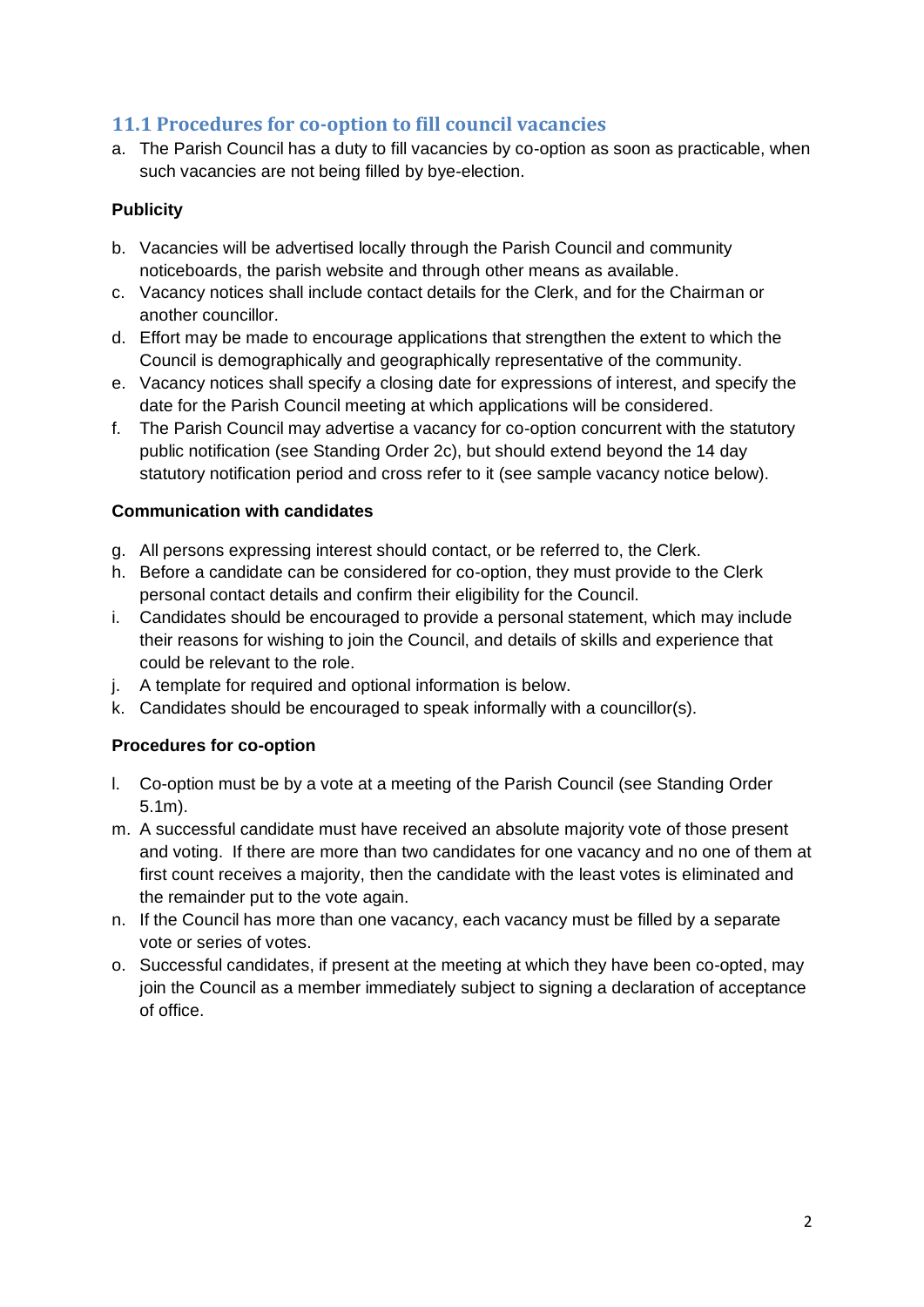### **Example vacancy notice**



### *Winterbourne Parish Council Vacancy*

Becoming a Parish Councillor gives you a great opportunity to get involved and influence issues which directly affect the local community, these include:

- The spending of money on highway and community projects
- Giving your views on planning applications in the villages
- Working with Wiltshire Council, the police and neighbouring parishes to help to resolve local problems and issues
- Helping local organisations with funding and ideas
- Having a say in what play equipment is installed in the village play areas and how the footpaths are improved
- Helping to keep the villages safe in adverse weather

A vacancy notice is displayed on our website and noticeboards, and the Parish Council is free to fill the vacancy through co-option [unless a poll is requested by *[date]* by ten or more electors of the parish].

We would therefore like to hear from any resident interested in joining the Parish Council. We are keen to ensure that the Council is representative of the diversity of our community, and welcome interest from residents who can add to this. If you would like more information please contact the Chairman *[details]* or speak with any of the other councillors.

Please register your interest with the Parish Clerk *[details]* by *[date]*

[www.winterbourneparishcouncil.com](http://www.winterbourneparishcouncil.com/)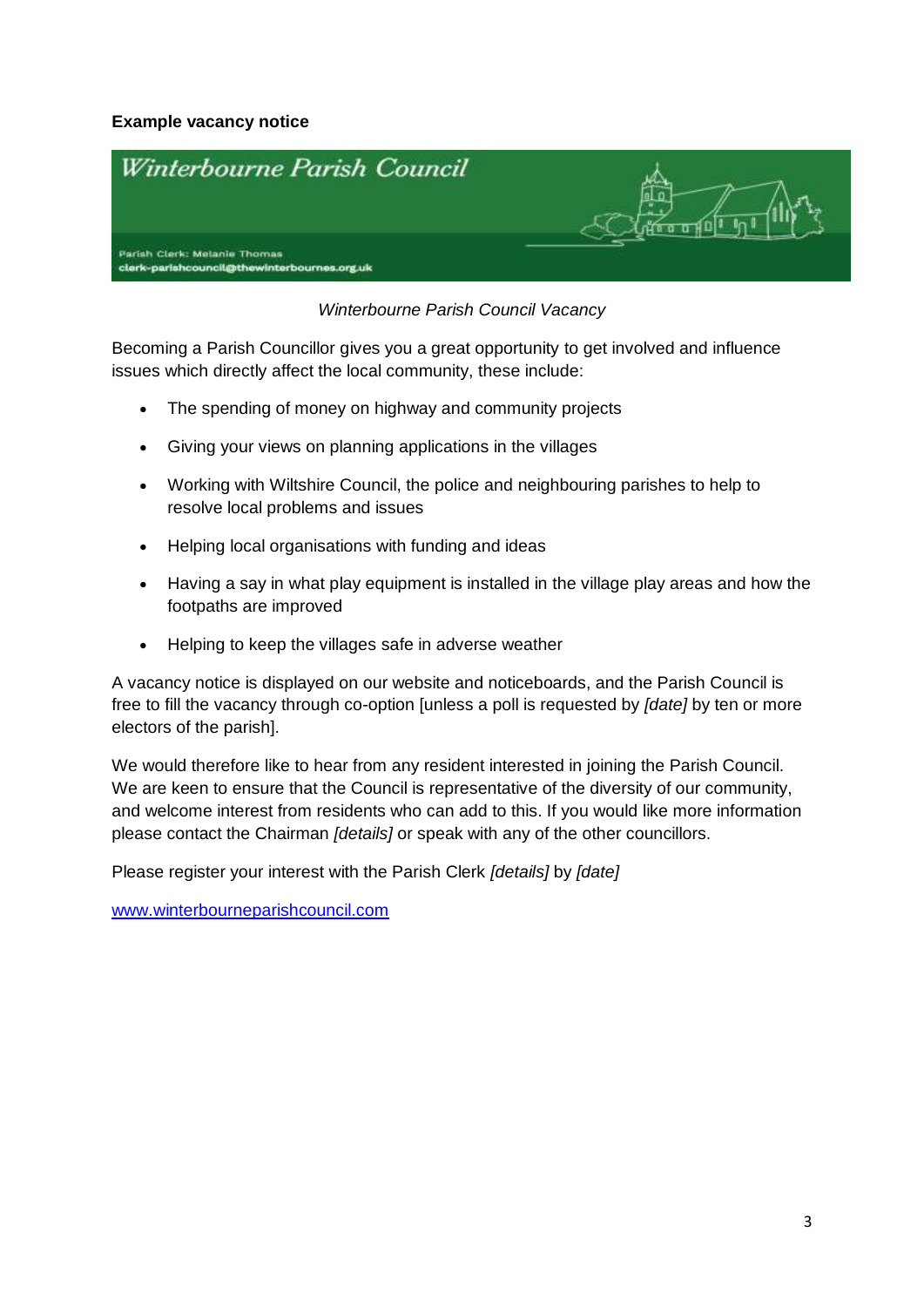### **Template for candidate information**

| Home address (in full)                                                                                                                                                                   |  |  |  |  |
|------------------------------------------------------------------------------------------------------------------------------------------------------------------------------------------|--|--|--|--|
|                                                                                                                                                                                          |  |  |  |  |
| Telephone number(s) & email address                                                                                                                                                      |  |  |  |  |
| Eligibility criteria - Indicate YES to all that apply                                                                                                                                    |  |  |  |  |
| (a) I am registered as a local government elector for the<br>area of the parish named above                                                                                              |  |  |  |  |
| (b) I have, during the whole of the preceding 12 months<br>occupied as owner or tenant land or other premises in the<br>parish named above                                               |  |  |  |  |
| (c) my principal or only place of work during the preceding<br>12 months has been in the parish named above                                                                              |  |  |  |  |
| (d) I have during the whole of the preceding 12 months<br>resided in the parish named above or within 4.8 kilometres<br>of it.                                                           |  |  |  |  |
| Personal statement (optional) – may include reason(s) for applying to join the Council; description of skills and<br>experience relevant to the work of the Parish Council and community |  |  |  |  |
|                                                                                                                                                                                          |  |  |  |  |

| I declare that to the best of my knowledge and belief I am not disqualified for being elected by reason of any<br>disqualification set out in, or decision made under, section 80 of the Local Government Act 1972 or section 34 of<br>the Localism Act 2011 (copies to be provided) |  |  |            |                  |
|--------------------------------------------------------------------------------------------------------------------------------------------------------------------------------------------------------------------------------------------------------------------------------------|--|--|------------|------------------|
| Date of birth:                                                                                                                                                                                                                                                                       |  |  | Signature: | Date of consent: |
|                                                                                                                                                                                                                                                                                      |  |  |            |                  |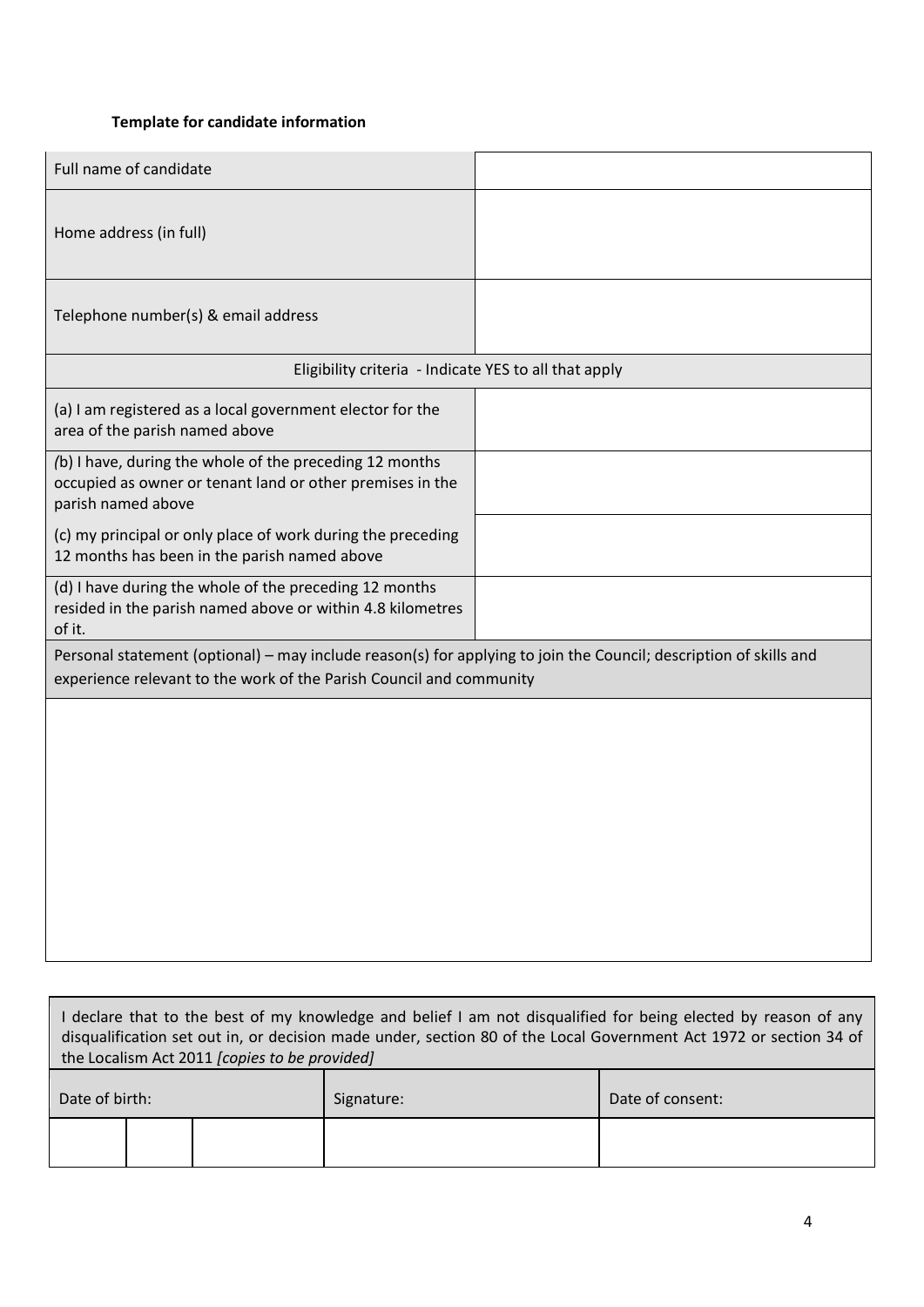## <span id="page-4-0"></span>**11.2 The Role of the chairman<sup>1</sup>**

The main rules of law governing the role of the chairman of a parish council are set out in the Local Government Act 1972, principally within Schedule 12, which sets out, for example:

- that the chairman must preside at a meeting of the parish council if he or she is present; and
- that it is the person who presided at the meeting who has the responsibility to sign the minutes as a true record.

It is the duty of the chairman "to preserve order, and to take care that the proceedings are conducted in a proper manner, and that the sense of the meeting is properly ascertained with regard to any question which is properly before the meeting" *National Dwellings Society v Sykes (1894)*

It is the purpose of the Council's proceedings to reach, without unreasonable delay, an intelligible and lawful decision for the right reasons. The whole duty of a chairman is to ensure that this purpose is achieved and to this end he must:

- protect the Council against outside interference;
- ensure that everything to be discussed is lawful;
- ensure that the Council is invited to deal with clear issues;
- ensure that as far as possible information is complete;
- permit every point of view to have a fair hearing;
- ensure that opinions expressed are relevant to the matter in hand;
- ensure that business is transacted with reasonable speed;
- ensure as far as possible that proceedings are friendly and free from personalities; and
- co-operate with the officer(s) and councillors.

It is also the chairman's responsibility:

- a) To determine that the meeting is properly constituted and that a quorum is present;
- b) To inform himself as to the business and objects of the meeting;
- c) To preserve order in the conduct of those present;
- d) To confine discussion within the scope of the meeting and reasonable limits to time;
- e) To decide whether proposed motions and amendments are in order;
- f) To formulate for discussion and decision questions which have been moved for the consideration of the meeting;
- g) To decide points of order and other incidental questions which require decision at the time;
- h) To ascertain the sense of the meeting by:
	- a. Putting relevant questions to the meeting and taking the vote thereon (and if so minded giving a casting vote);
	- b. Declaring the result; and

1

<sup>&</sup>lt;sup>1</sup> Adapted from Governance Toolkit for Parish and Town Councils 2009 [\(http://askyourcouncil.uk/documents/Governance-](http://askyourcouncil.uk/documents/Governance-Toolkit-2009.pdf)[Toolkit-2009.pdf\)](http://askyourcouncil.uk/documents/Governance-Toolkit-2009.pdf) and Guidelines for Parish Council Operation Brown Edge Parish Council 2015 [\(https://brownedge](https://brownedge-pc.gov.uk/wp-content/uploads/2017/12/guidelines_for_parish_council_operation.pdf)pc.gov.uk/wp-content/uploads/2017/12/guidelines for parish council operation.pdf).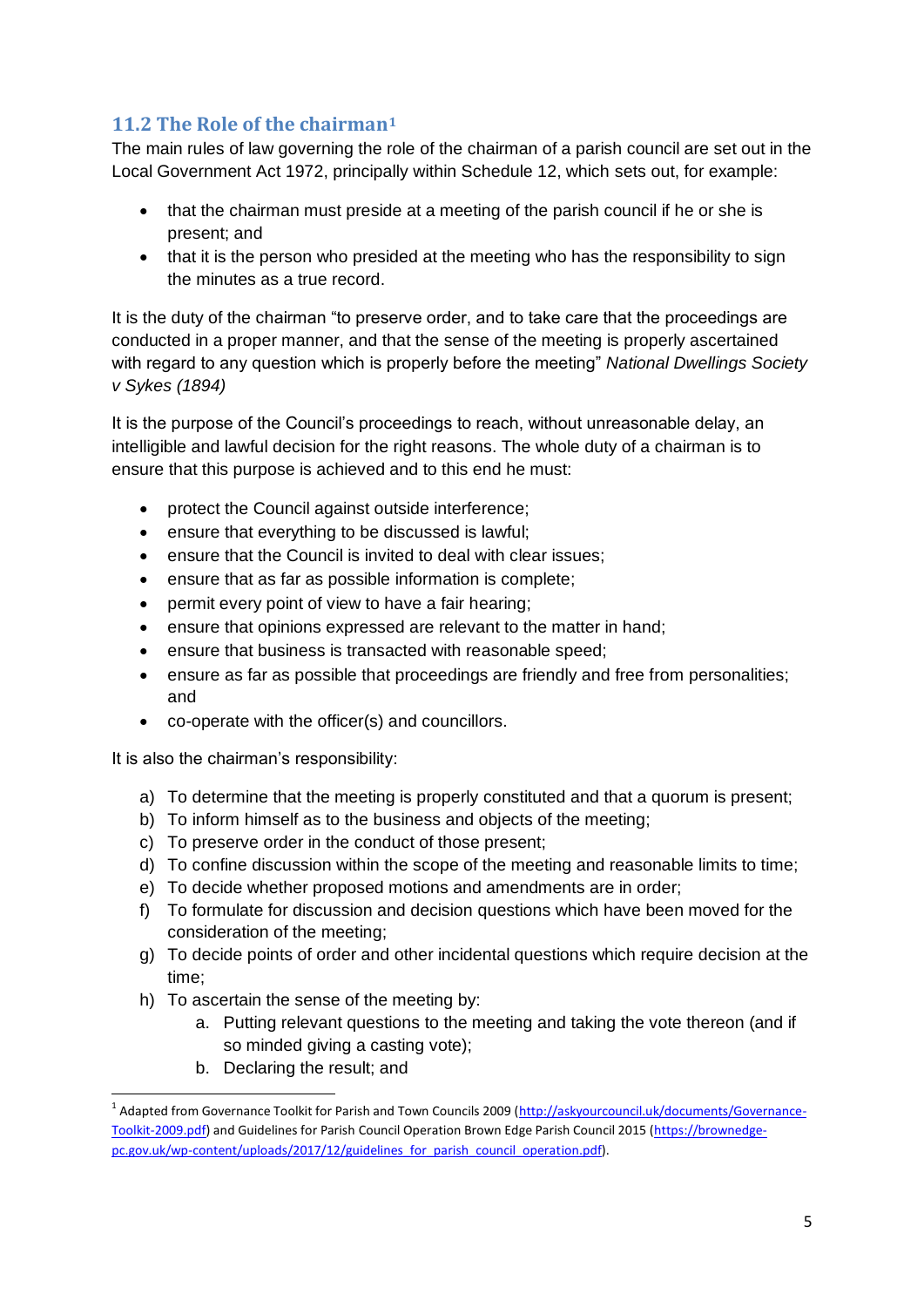- c. Causing a ballot to be taken if duly demanded;
- i) To approve the draft of the minutes or other record of proceedings (with the
- j) consent of the meeting);
- k) To adjourn the meeting when circumstances justify or require that course; and
- l) To declare the meeting closed when its business has been completed.

*"Knowles on Local Authority Meetings" (ICSA Publishing)*

#### **Voting**

During the meeting, if a vote on a matter is tied, the chairman, or other person presiding, has a second or casting vote.

The chairman's term of office continues until the appointment of a successor, other than where the chairman resigns or is disqualified. This continuity also applies when the chairman has not been re-elected following local elections. In this case, the chairman does not have a vote on the appointment of a successor but does have a casting vote in the event of equal votes.

### **Outside of the Meeting**

The chairman:

- is the person to whom notice of resignation is given by other Councillors or the Clerk;
- may convene meetings of the council (on proper notice to the Clerk);
- when attending ceremonial events, is the proper person to represent the parish; and
- may receive an allowance to meet the expenses of his or her office, the amount to be agreed by the council as a part of the council's annual budget.

Beyond that, any workings and decisions that have not been taken by the council, through the delegation scheme, or by one of its committees or sub-committees are to be taken to the next meeting of the parish council.

The chairman may have an enhanced role, as functions may be delegated to the Clerk in consultation with the chairman (or the chairman of a committee). This means that the decision and the responsibility for it remains with the Clerk (not the chairman) but that he or she must first bring the matter to the attention of the chairman and take into account the views of the chairman in coming to his or her decision.

It is also likely to be the case that the chairman will be the person whom the Clerk will approach;

- for information about the council and the parish;
- to seek to informally discuss matters with; and
- to informally consult on decisions that are in the Clerk's remit to make or pass back to a formal meeting.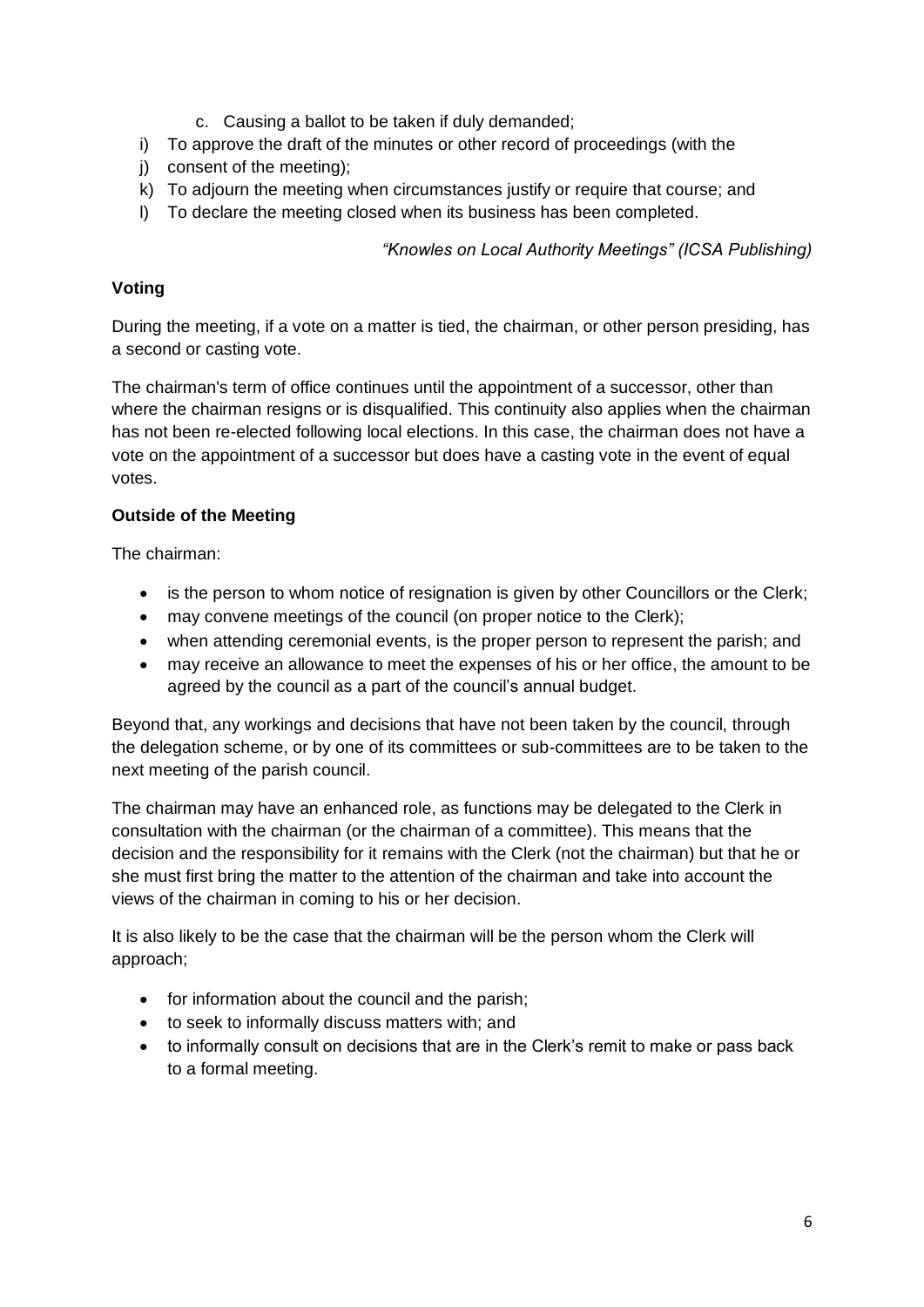## <span id="page-6-0"></span>**11.3 Preparation for, content and records of Council meetings (SOP)**

- a. In practice the Council holds its Annual Meeting in May of each year, and ordinary meetings in each month except for May and August.
- b. The Clerk shall circulate by email a draft of meeting agenda in reasonable time prior to publication specifying the dates for publication and for receipt of items for inclusion.
- c. The agenda shall be published on the parish website and main Parish Council noticeboard, and distributed to members by email, at least three days before the meeting, and in the form as set out in the Local Government Act 1972. Parish Council meetings are commonly held on Wednesday, such that the agenda shall be published no later than the Friday of the week prior.
- d. To ensure that council members have sufficient time to prepare for the meeting, and that decisions are taken on a properly informed basis, all relevant information (agenda, briefing papers, tender documents, proposals etc.) must be available to all members and officers by the earlier of (i) the last working day of the week prior to the meeting or (ii) time of publication of meeting summons and agenda.
- e. Where the conditions set out in (c) above are not met the matter will be deferred to the next meeting of the Council. The Chairman may agree to consideration of the matter subject to the provisions at Standing Order 5.1 (c).
- f. The table below sets out the format and usual content for ordinary meetings of the Council.

| 1.             | Apologies for absence – to receive and accept apologies                                                                                                                                                                                                                                             |
|----------------|-----------------------------------------------------------------------------------------------------------------------------------------------------------------------------------------------------------------------------------------------------------------------------------------------------|
| 2.             | Declarations of interest – those not recorded in the published register of interests,<br>or matters directly relevant to business of the meeting                                                                                                                                                    |
| 3.             | Minutes of the previous meeting(s) - to approve as a correct record                                                                                                                                                                                                                                 |
| 4.             | Questions from the public                                                                                                                                                                                                                                                                           |
| 5.             | Reports from<br>Chairman<br>İ.<br><b>Unitary Councillor</b><br>ii.<br>iii.<br>Area Board, CATG, other Wiltshire Council meetings (if any)<br>Clerk (to include Glebe lands booking, forthcoming meetings)<br>iv.<br>Members (report of business conducted since last meeting)<br>v.<br>other<br>vi. |
| 6.             | Matters arising from previous meeting(s)                                                                                                                                                                                                                                                            |
| 7 <sub>1</sub> | Maintenance to include items as below:<br>Review of the Council's maintenance log<br>$\mathbf{L}$<br>ii.<br>Parish Steward - consideration of jobs for next visit                                                                                                                                   |
| 8.             | Development planning:<br>To respond to consultations on planning applications<br>۱.                                                                                                                                                                                                                 |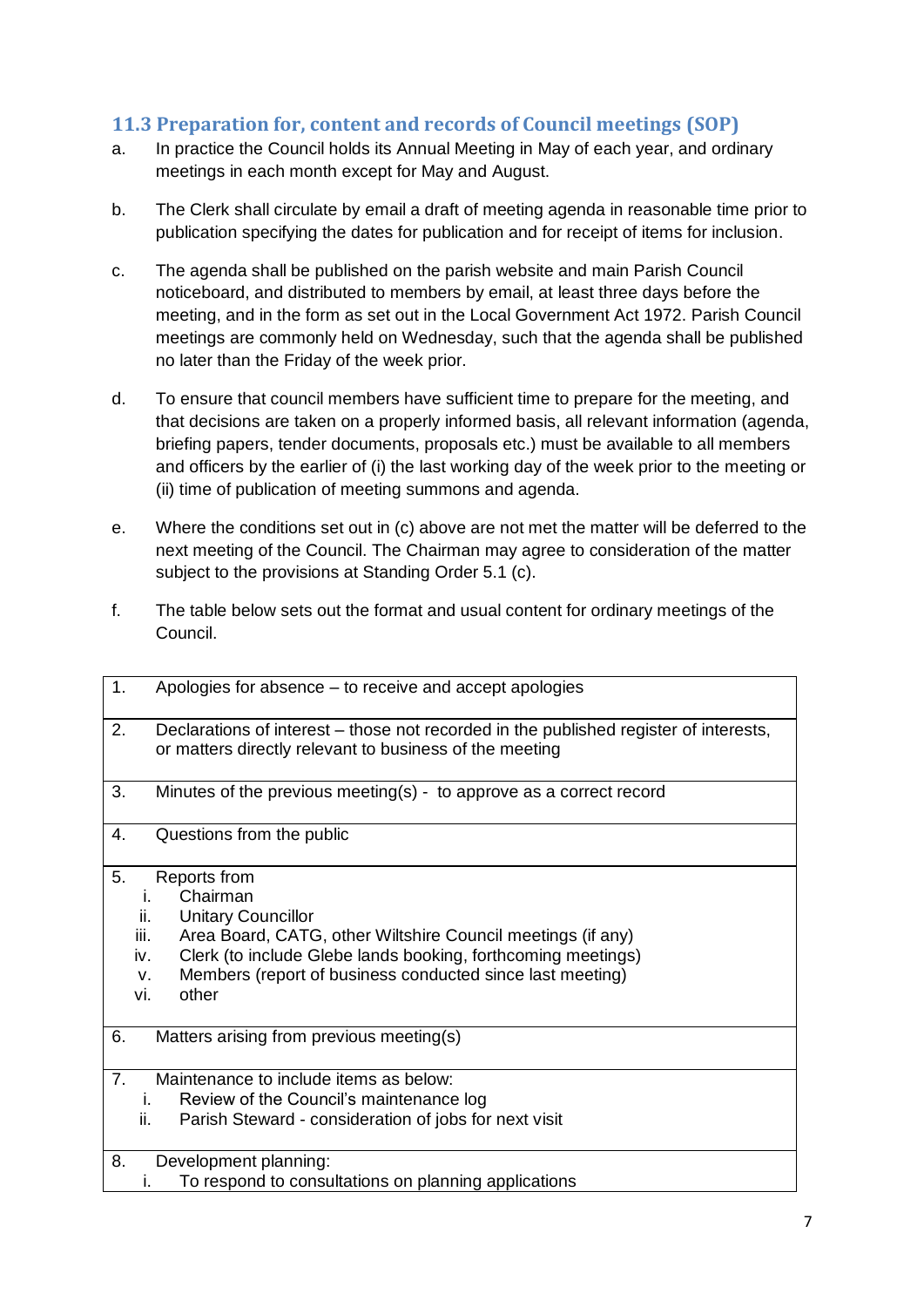| $\overline{\mathbf{ii}}$ .                   | Other planning matters as required                                                                                                                                                                                                                                                                |
|----------------------------------------------|---------------------------------------------------------------------------------------------------------------------------------------------------------------------------------------------------------------------------------------------------------------------------------------------------|
| 9.<br>İ.<br>ii.<br>iii.                      | Finance<br>Approval of monthly financial summary supported by bank statement<br>Invoices & expense claims requiring Council approval<br>Other invoices & expense claims received since the previous meeting (for<br>information)                                                                  |
| 10.<br>İ.<br>ii.<br>iii.<br>iv.              | Governance which may include<br>Review and adoption of Council policies, procedures, regulations and orders<br>Risk assessment and management<br>Budget development and adoption<br>Audit (including the Annual Accountability & Governance Return - AGAR)                                        |
| 11.<br>İ.<br>ii.<br>iii.<br>iv.<br>v.<br>vi. | Other business of the Parish Council by portfolio as may be needed:<br>Publications<br>Community resilience and crime prevention, including Speedwatch<br>Glebe Hall and car park, including associated leases<br>Amenities (sport & recreation, allotments)<br>Community engagement<br>Transport |
| 12.<br>i.<br>ii.                             | Correspondence<br>from residents<br>other                                                                                                                                                                                                                                                         |
| 13.                                          | Confirmation of date of next meeting                                                                                                                                                                                                                                                              |
| 14.                                          | To close the meeting                                                                                                                                                                                                                                                                              |
|                                              | وبالمربط فمعاكب والقرم والقرمط المرزن<br>ولمرتكز بمناط بمربط والاستمتاعات ومسافات<br>والمناقب والمراجع                                                                                                                                                                                            |

- g. At every meeting other than the Annual Meeting the first business shall be to appoint a chairman for the meeting if the Chairman and Vice-Chairman are absent.
- h. Documents and other files (including email) relevant to the agenda of a Parish Council meeting should be compiled by the clerk in a dedicated online folder and shared with all members and officers within the timescale set out at (d) above. Files within this folder should be numbered and named to align with the meeting agenda.
- *i. [deleted]*
- j. The minutes of a meeting shall include an accurate record of the following:
	- i. the time and place of the meeting;
	- ii. the names of councillors who are present and the names of councillors who are absent including the reason for absence if known;
	- iii. interests that have been declared by councillors and non-councillors with voting rights;
	- iv. the grant of dispensations (if any) to councillors and non-councillors with voting rights;
	- v. whether a councillor or non-councillor with voting rights left the meeting when matters that they held interests in were being considered;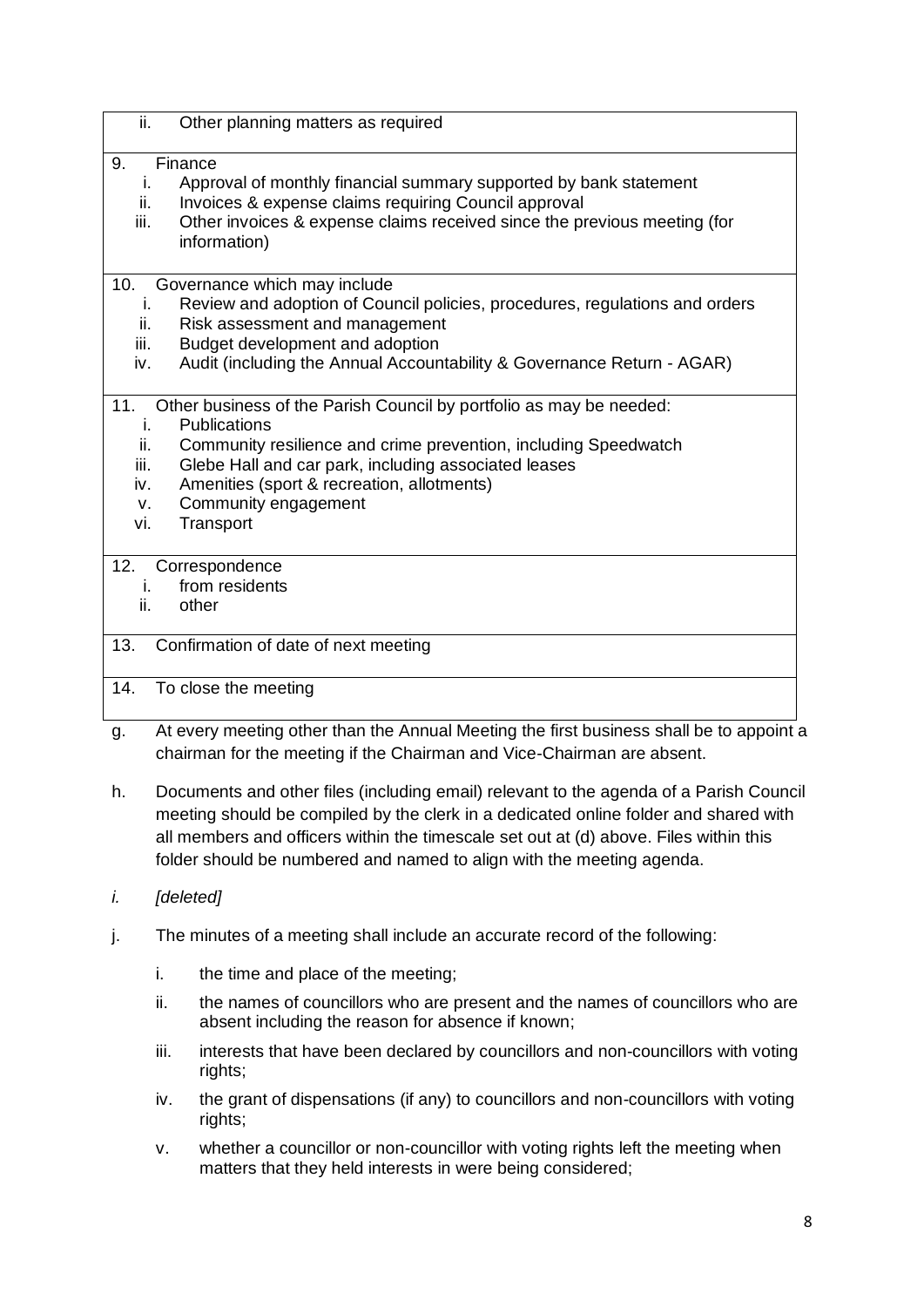- vi. if there was a public participation session;
- vii. the decisions made and, if so requested by any member, the manner in which each member voted on a particular question; and
- viii. the actions agreed, to whom attributed and the expected date for completion. When actions are accepted by more than one person, the minutes should record the individual who will lead.
- k. Minutes shall be published on the parish website and main Parish Council noticeboard in accordance with the requirements of the Local Government (Transparency Requirements) (England) Regulations 2015.
- l. Minutes and relevant supplementary documents will be retained as set out in the Council's Document Retention and Publication Policy.
- m. The Annual Meeting of the Parish Council shall include the following business, following the election of the Chairman of the Council and appointment of the Vice-Chairman (if there is one) of the Council:
	- i. Delivery by the Chairman of the Council and (in an election year) councillors of their acceptance of office forms unless the Council resolves for this to be done at a later date;
	- ii. Confirmation of the accuracy of the minutes of the last (ordinary) meeting of the Council;
	- iii. Review of delegation arrangements;
	- iv. Review and adoption of appropriate standing orders and financial regulations;
	- v. Review of arrangements (including legal agreements) with other local authorities, not-for-profit bodies and businesses;
	- vi. In an election year, to make arrangements with a view to the Council becoming eligible to exercise the general power of competence in the future;
	- vii. Confirmation of arrangements for insurance cover in respect of all insurable risks;
	- viii. Review of the Council's and/or staff subscriptions to other bodies;
	- ix. Agree schedule for rolling annual review of all of the Council's policies, procedures and practices (see Annex 11.6);
	- x. Review of the Council's expenditure incurred under s.137 of the Local Government Act 1972 or the general power of competence.
	- xi. Determining the time and place of ordinary meetings of the Council up to and including the next annual meeting of the Council.
	- xii. Other ordinary business (see (f) above) as may be necessary and subject to time available.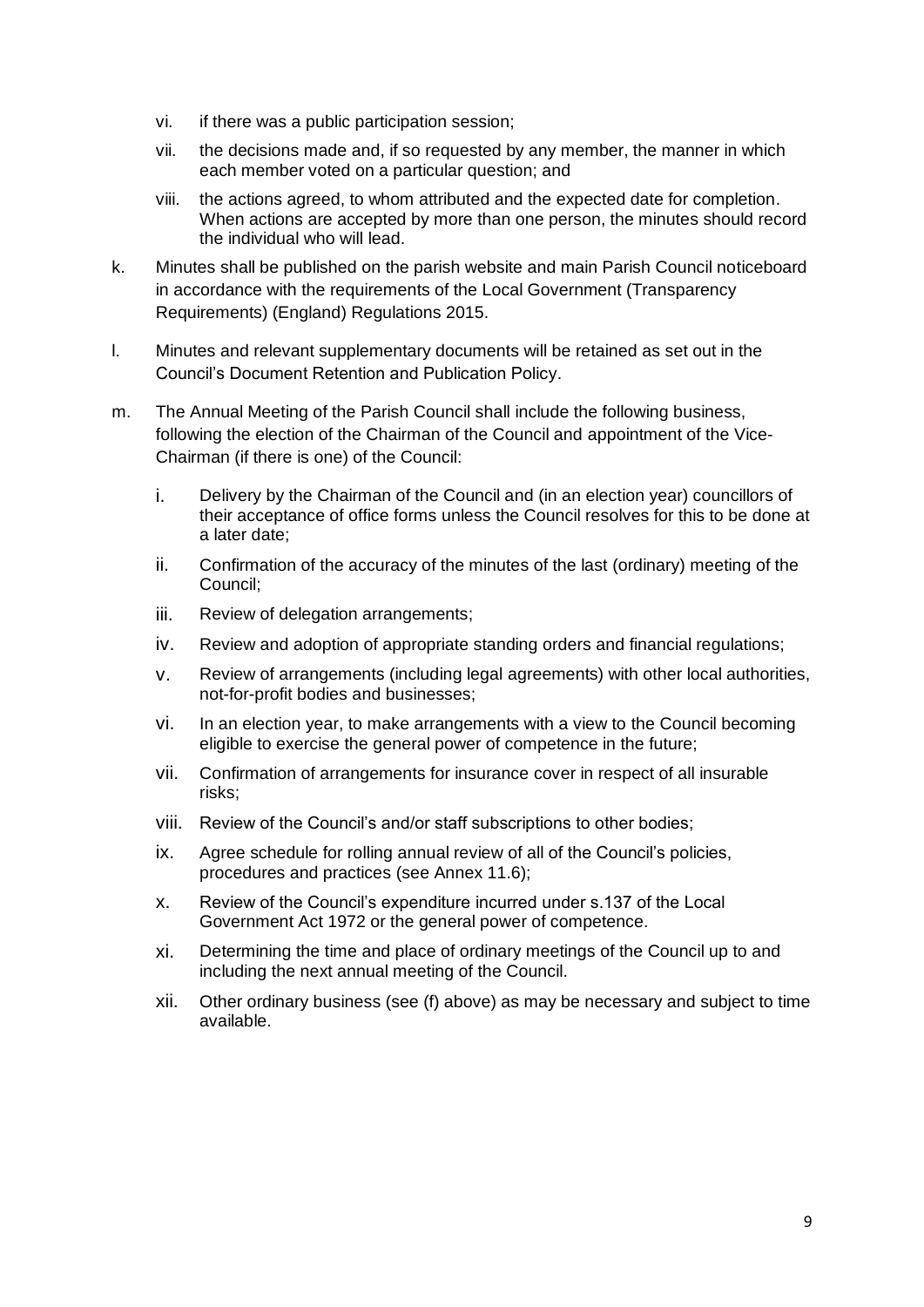## <span id="page-9-0"></span>**11.4 Motions and voting procedures (SOP)**

(extracted from NALC model standing orders, 2018)

#### **1. Rules of debate at meetings**

- a A motion (including an amendment) shall not be progressed unless it has been moved and seconded.
- b A motion on the agenda that is not moved by its proposer may be treated by the chairman of the meeting as withdrawn.
- c If a motion (including an amendment) has been seconded, it may be withdrawn by the proposer only with the consent of the seconder and the meeting.
- d Unless permitted by the chairman of the meeting, a councillor may speak once in the debate on a motion except:
	- i. to speak on an amendment moved by another councillor;
	- ii. to move or speak on another amendment if the motion has been amended since he last spoke;
	- iii. to make a point of order;
	- iv. to give a personal explanation; or
	- v. to exercise a right of reply.
- e During the debate on a motion, a councillor may interrupt only on a point of order or a personal explanation and the councillor who was interrupted shall stop speaking. A councillor raising a point of order shall identify the standing order which he considers has been breached or specify the other irregularity in the proceedings of the meeting he is concerned by.
- f A point of order shall be decided by the chairman of the meeting and his decision shall be final.
- g When a motion is under debate, no other motion shall be moved except:
	- vi. to amend the motion;
	- vii. to proceed to the next business;
	- viii. to adjourn the debate;
	- ix. to put the motion to a vote;
	- x. to ask a person to be no longer heard or to leave the meeting;
	- xi. to exclude the public and press;
	- xii. to adjourn the meeting; or
	- xiii. to suspend particular standing order(s) excepting those which reflect mandatory statutory or legal requirements.
- h Before an original or substantive motion is put to the vote, the chairman of the meeting shall be satisfied that the motion has been sufficiently debated and that the mover of the motion under debate has exercised or waived his right of reply.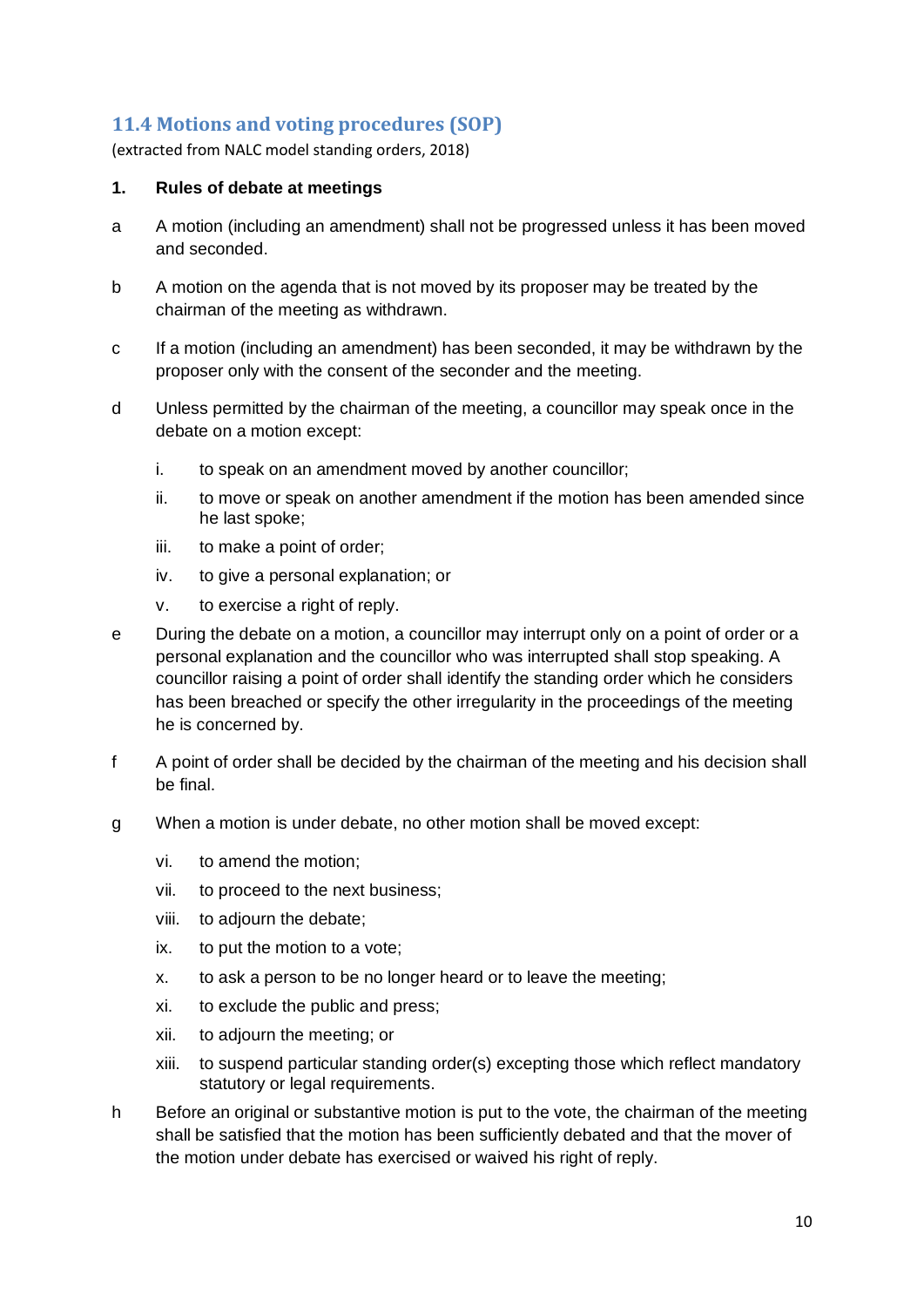### **1. Motions for a meeting that require written notice to be given to the proper officer**

- a A motion shall relate to the responsibilities of the meeting for which it is tabled and in any event shall relate to the performance of the Council's statutory functions, powers and obligations or an issue which specifically affects the Council's area or its residents.
- b No motion may be moved at a meeting unless it is on the agenda and the mover has given written notice of its wording to the Proper Officer at least 5 clear days before the meeting. Clear days do not include the day of the notice or the day of the meeting.
- c The Proper Officer may, before including a motion on the agenda received in accordance with paragraph 2(b), correct obvious grammatical or typographical errors in the wording of the motion. If the wording of a motion received is not clear in meaning, the motion shall be rejected until the mover of the motion resubmits it, so that it can be understood, in writing, to the Proper Officer at least 3 clear days before the meeting.
- d If the wording or subject of a proposed motion is considered improper, the Proper Officer shall consult with the chairman of the forthcoming meeting or, as the case may be, the councillors who have convened the meeting, to consider whether the motion shall be included in the agenda or rejected.
- e Motions rejected shall be recorded with an explanation by the Proper Officer of the reason for rejection.

#### **2. Motions at a meeting that do not require written notice**

- a The following motions may be moved at a meeting without written notice:
	- i. to correct an inaccuracy in the draft minutes of a meeting;
	- ii. to move to a vote;
	- iii. to defer consideration of a motion;
	- iv. to appoint a person to preside at a meeting;
	- v. to change the order of business on the agenda;
	- vi. to proceed to the next business on the agenda;
	- vii. to require a written report;
	- viii. to extend the time limits for speaking;
	- ix. to exclude the press and public from a meeting in respect of confidential or other information which is prejudicial to the public interest;
	- x. to not hear further from a councillor or a member of the public;
	- xi. to exclude a councillor or member of the public for disorderly conduct;
	- xii. to temporarily suspend the meeting;
	- xiii. to suspend a particular standing order (unless it reflects mandatory statutory or legal requirements);
	- xiv. to adjourn the meeting; or
	- xv. to close the meeting.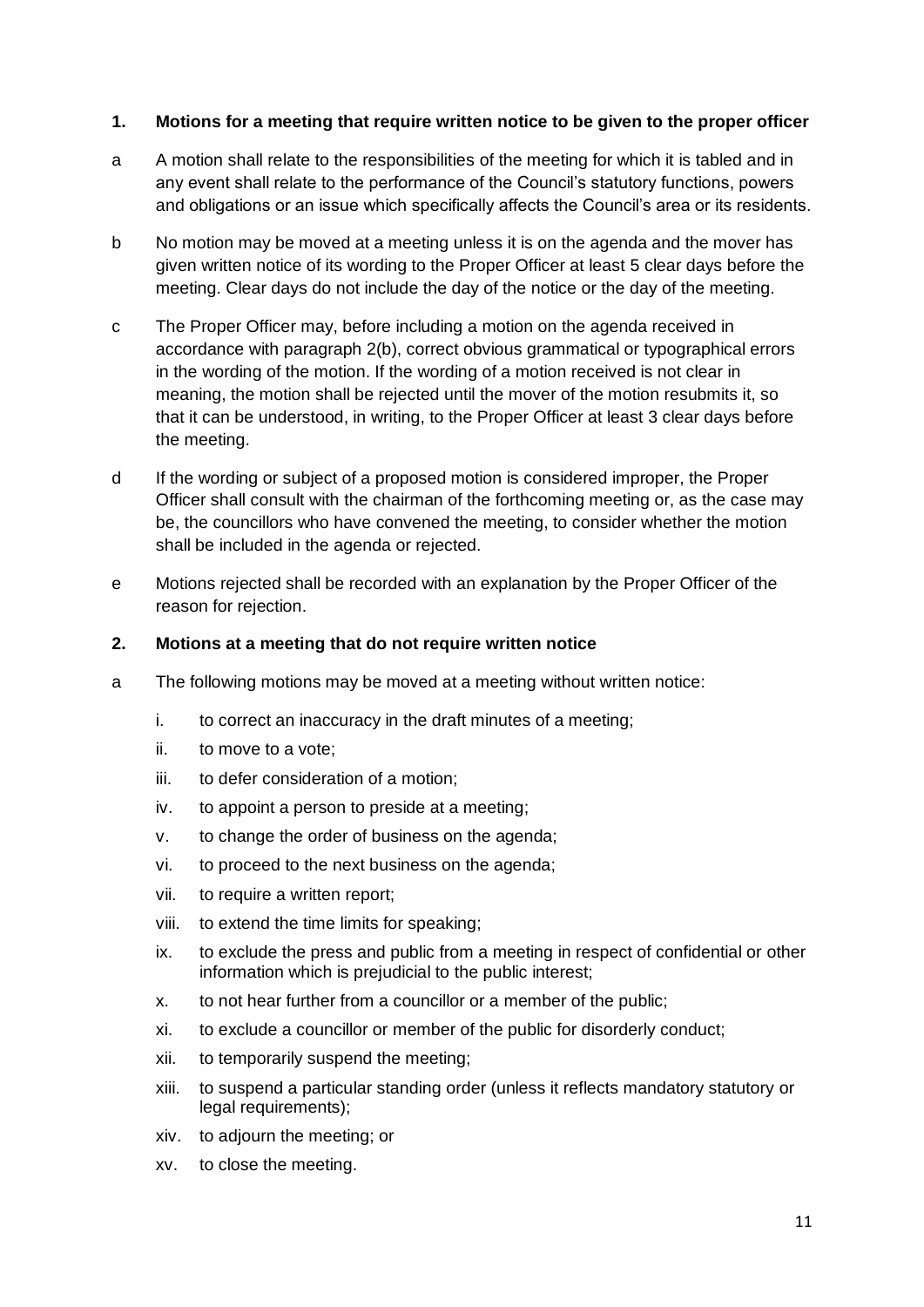## <span id="page-11-0"></span>**11.5 Portfolio business management**

Adopted July 2021, amended April 2022

| <b>Portfolio</b>                                             | Responsible                                   | <b>Key tasks</b>                                                                                                                                                                                                                          | <b>Key relationships</b>                                                                                                                                |
|--------------------------------------------------------------|-----------------------------------------------|-------------------------------------------------------------------------------------------------------------------------------------------------------------------------------------------------------------------------------------------|---------------------------------------------------------------------------------------------------------------------------------------------------------|
|                                                              | councillor (second)                           |                                                                                                                                                                                                                                           |                                                                                                                                                         |
| Governance and<br>finance                                    | Charles Penn<br>(Peter Biggins)               | Oversight of finance and accounts<br>Compliance (legal, records/archive,<br>financial etc.)<br>Development and review of policies,<br>standing orders                                                                                     | Works closely with Clerk on<br>all aspects<br>Internal auditor                                                                                          |
| Publications                                                 | Charles Penn                                  | Development and implementation of<br>publication policy (part of<br>record/archives)<br>Support Village Link publication &<br>distribution*<br>Development and implementation of<br>new community website                                 | Clerk<br>Village Link editor<br>Web developer/editor                                                                                                    |
| Maintenance                                                  | Roy Judd<br>(Chris Judd)                      | Management of primary grounds<br>maintenance contract<br>Implement additional ad hoc grounds<br>maintenance as approved by Parish<br>Council                                                                                              | Maintenance contractor<br>Wiltshire Council highways<br>(inc. Parish Steward and<br>StreetScene)                                                        |
| Planning                                                     | Charlie Bruce-<br>White                       | Monitor planning applications and brief<br>PC accordingly.<br>Review & coordinate response to<br>regional and national planning<br>strategies and consultations.<br>Monitor CIL/s106 entitlements.<br>Link to Neighbourhood Plan.         | <b>WC Planning Department</b><br>Neighbourhood Plan<br>Steering Group*                                                                                  |
| Community<br>resilience and<br>crime prevention              | Peter Biggins<br>(Roy Judd - flood<br>warden) | Development & review of<br>Winterbourne Community Resilience<br>Plan<br>Oversight/lead on Speedwatch, use of<br><b>CCTV</b>                                                                                                               | <b>Amesbury Community</b><br>Police Team<br><b>CBRN Centre</b><br>Speedwatch Team Leader*<br>Neighbourhood Watch                                        |
| Glebe Hall & Glebe<br>Hall car park                          | <b>Adrian Burrows</b>                         | Represent WPC as custodian trustee of<br>Glebe Hall. Role includes<br>oversight/liaison of contract<br>relationships with Diocese and Kindred<br>BVNS as these are all interlinked.<br>Liaison with Winterbourne Earls<br>Primary School. | Glebe Hall Management<br>Committee & its chairman<br>(Graham Lloyd)<br>Salisbury Diocese (through<br>Strutt & Parker)<br>Kindred BVNS<br>Primary School |
| Sport & recreation<br>facilities,<br>community<br>engagement | Nikki Palmer<br>(Joy Harrison)                | Development and use of sport and<br>recreation equipment and grounds<br>Community consultations and<br>meetings, inc. use of social media<br>Community (maintenance) days*                                                                | Sport and youth clubs and<br>other groups/organisations<br>Link to portfolio leads for<br>maintenance                                                   |
| Allotment Manager                                            | Roy Judd<br>(Charles Penn)                    | Management of the statutory<br>allotment site Down Barn Road                                                                                                                                                                              | <b>Clerk</b><br>Allotment garden tenants                                                                                                                |
| Transport                                                    | Joy Harrison<br>(Charlie Bruce-<br>White)     | Rights of way<br>Cycle route(s)<br>Public transport                                                                                                                                                                                       | Wilts Council (Rights of way<br>officer, lead on<br>Salisbury/Porton cycle<br>route)                                                                    |

\*activities that involve volunteers – see Annex 11.10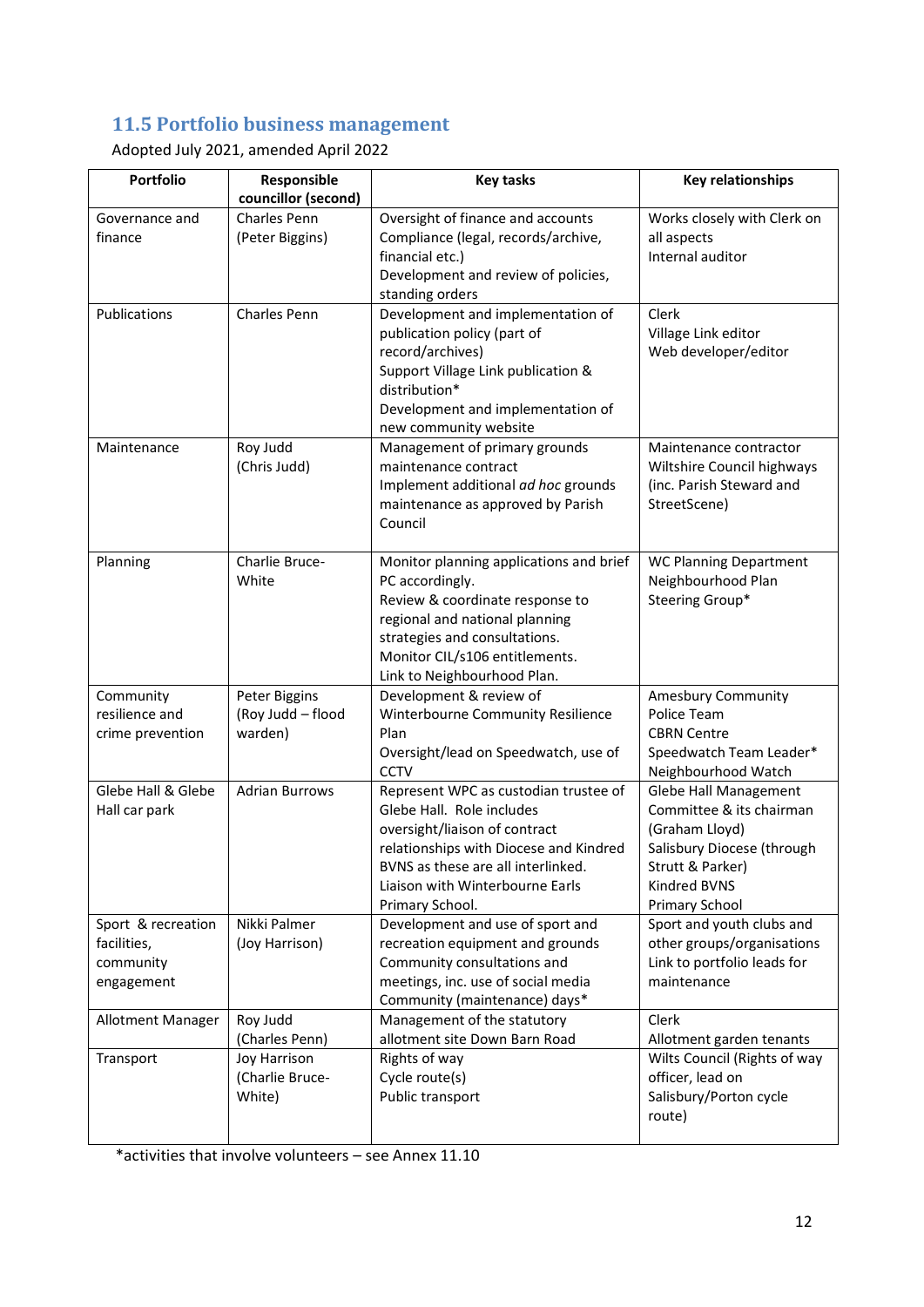## <span id="page-12-0"></span>**11.6 Schedule for rolling annual review of all of the Council's policies**

*Draft, for completion and presentation to Annual Parish Council meeting May 2022 as specified at Annex 1.3m*

| <b>Document</b>                               | Review period | Last review | <b>Next review</b> | <b>Meeting (month)</b> |
|-----------------------------------------------|---------------|-------------|--------------------|------------------------|
|                                               | (years)       |             |                    |                        |
| Standing Orders*                              | $\mathbf{1}$  | 18/5/22     | 18/5/23            | May                    |
| Financial Regulations*                        | $\mathbf{1}$  | 18/5/22     | 18/5/23            | May                    |
| Contract and service agreements*              | 1             | 19/5/22     | 19/5/23            | May                    |
| <b>Register of Community Assets</b>           | $\mathbf{1}$  |             | 30/12/00           | Dec                    |
| Code of Conduct                               |               | 16/3/22     |                    |                        |
| <b>Risk Register</b>                          | $\mathbf{1}$  | 19/1/22     | 19/1/23            | Jan                    |
| <b>Alloments Policy</b>                       | 1             | 16/2/22     | 16/2/23            | Feb                    |
| <b>Allotment Rules and Guidance</b>           | 1             | 16/2/22     | 16/2/23            | Feb                    |
| <b>Pension Policy</b>                         |               |             |                    |                        |
| <b>Appraisal Policy</b>                       |               | 16/3/22     |                    |                        |
| <b>Disciplinary Policy</b>                    |               | 16/3/22     |                    |                        |
| <b>Grievance Policy</b>                       |               |             |                    |                        |
| Document Retention and Publication Policy     |               |             |                    |                        |
| <b>Complaints Policy</b>                      |               |             |                    |                        |
| <b>Financial Reserves Policy</b>              |               |             |                    |                        |
| <b>Donations Policy</b>                       |               |             |                    |                        |
| Use of Car Parks Policies                     |               |             |                    |                        |
| Use of Glebe Lands Policy                     |               |             |                    |                        |
| Village Link Publication Plan                 |               |             |                    |                        |
| <b>CCTV Policy Statement</b>                  |               |             |                    |                        |
| <b>Community Resilence Plan</b>               |               |             |                    |                        |
| Grounds Maintenance Plan                      |               |             |                    |                        |
| Freedom of Information Policy                 |               | 16/3/22     |                    |                        |
|                                               |               |             |                    |                        |
|                                               |               |             |                    |                        |
|                                               |               |             |                    |                        |
| * For review at Annual Parish Council Meeting |               |             |                    |                        |
|                                               |               |             |                    |                        |
|                                               |               |             |                    |                        |
|                                               |               |             |                    |                        |
|                                               |               |             |                    |                        |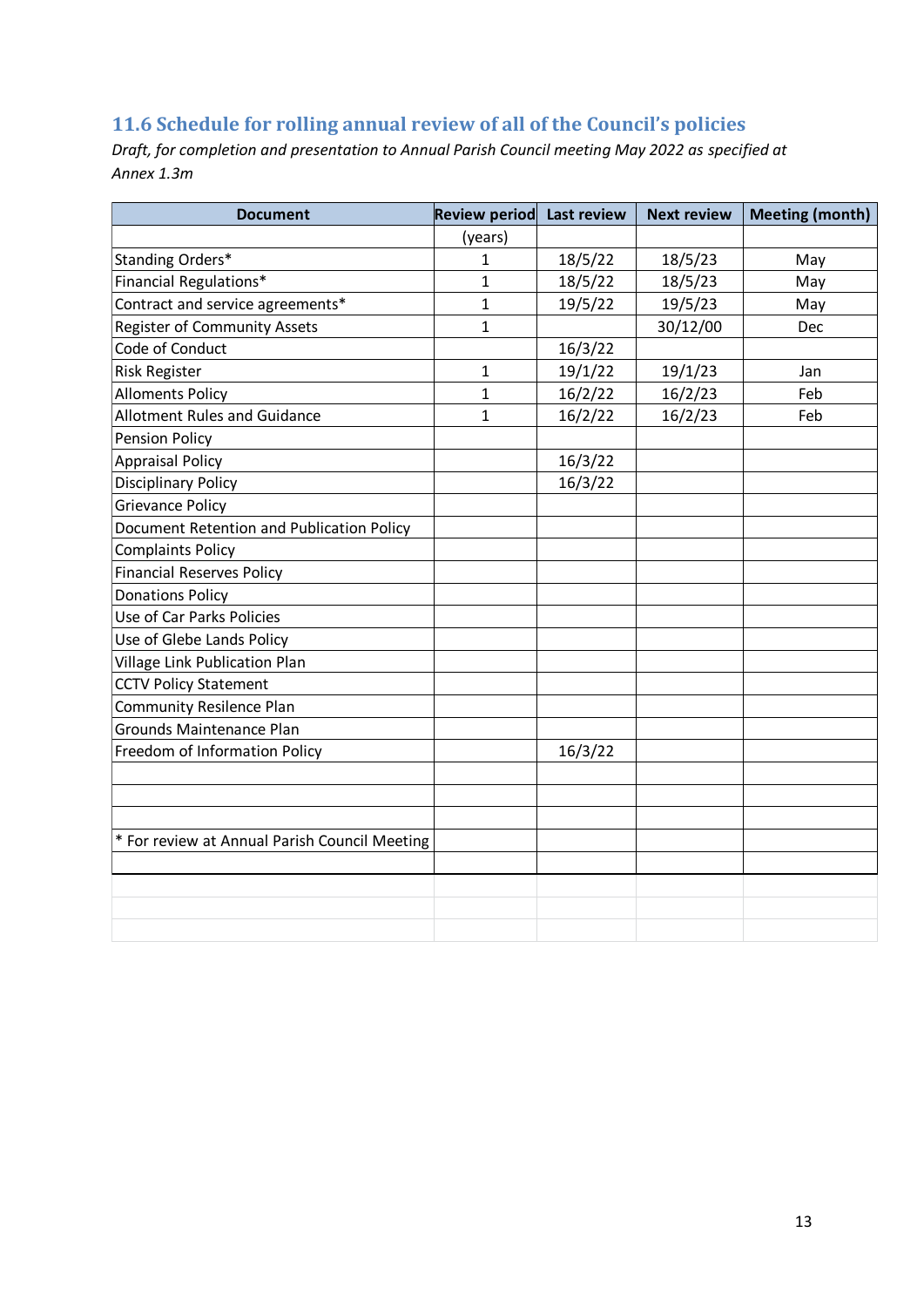## <span id="page-13-0"></span>**11.7 Receipt, review and response to correspondence from residents (SOP)**

It is in the best interests of residents and the Council that correspondence from residents of the parish are addressed by a parish councillor, being one of their elected representatives. The procedures set out herein are designed to achieve this, as well as to ensure effective use of the time of all councillors and the clerk.

- a. Correspondence may take the form of letter, electronic communication (email, website form, text, etc.), or verbal communication.
- b. The recipient shall ensure that correspondence is complete before forwarding or acting on it. Correspondence must include name, address, a phone number and an email address (if available). Sufficient information should also be included so that the subject is clear and can be responded to or acted upon.
- c. Correspondence will normally be received in the first instance by the clerk. Once the correspondence is deemed complete (as in (b) above), the clerk should forward it to the most appropriate councillor (cc: to other members of the Council) who will likely be determined by the portfolio task within which the matter lies. Where the attribution of responsibility is not clear, or if the correspondence relates to matters set out in i to j below, the clerk will consult with the Chairman.
- d. Requests for information may be dealt with by the clerk. Communication that is relevant only to specific functions should be forwarded accordingly (e.g. Glebe Hall, Village Link, website, Speedwatch etc.)
- e. The clerk should acknowledge the correspondence and inform the respondent to whom the matter has been forwarded (cc: to the designated councillor only).
- f. The designated councillor should then contact the respondent and address the matter raised as appropriate. If necessary the councillor will refer the matter to the next meeting of the Parish Council with proposals for action as required.
- g. When correspondence is directed in the first instance to a councillor, the councillor may choose to respond as set out in (f) above, or forward the communication to the clerk. Such correspondence should nevertheless be reported to the Parish Council as set out in (h) below.
- h. Correspondence received since the previous meeting shall be included in the agenda for each Parish Council meeting and the designated councillor or the clerk will report to the Council on actions taken or required.
- i. It is not necessary or efficient for all councillors to be copied on all correspondence. In most cases the inclusion of the initial correspondence in the meeting agenda, with a report from the designated councillor or clerk, will be sufficient.

The following types of correspondence are covered by other policies and procedures, which will take precedence over the procedures set out in c-g above.

- j. Complaints against the Council, councillors or council officers shall be addressed in accordance with the Parish Council Complaints Policy<sup>2</sup>.
- k. Requests for information under the Freedom of Information Act 2000, the Data Protection Act 2018 or request to inspect documents under the Local Government Act 1972 or Openness of Local Government Regulations 2014 shall be addressed as set out in the relevant section of WPC Standing Orders.

 2 Available at<http://www.winterbourneparishcouncil.com/governance/winterbournes-policies.php>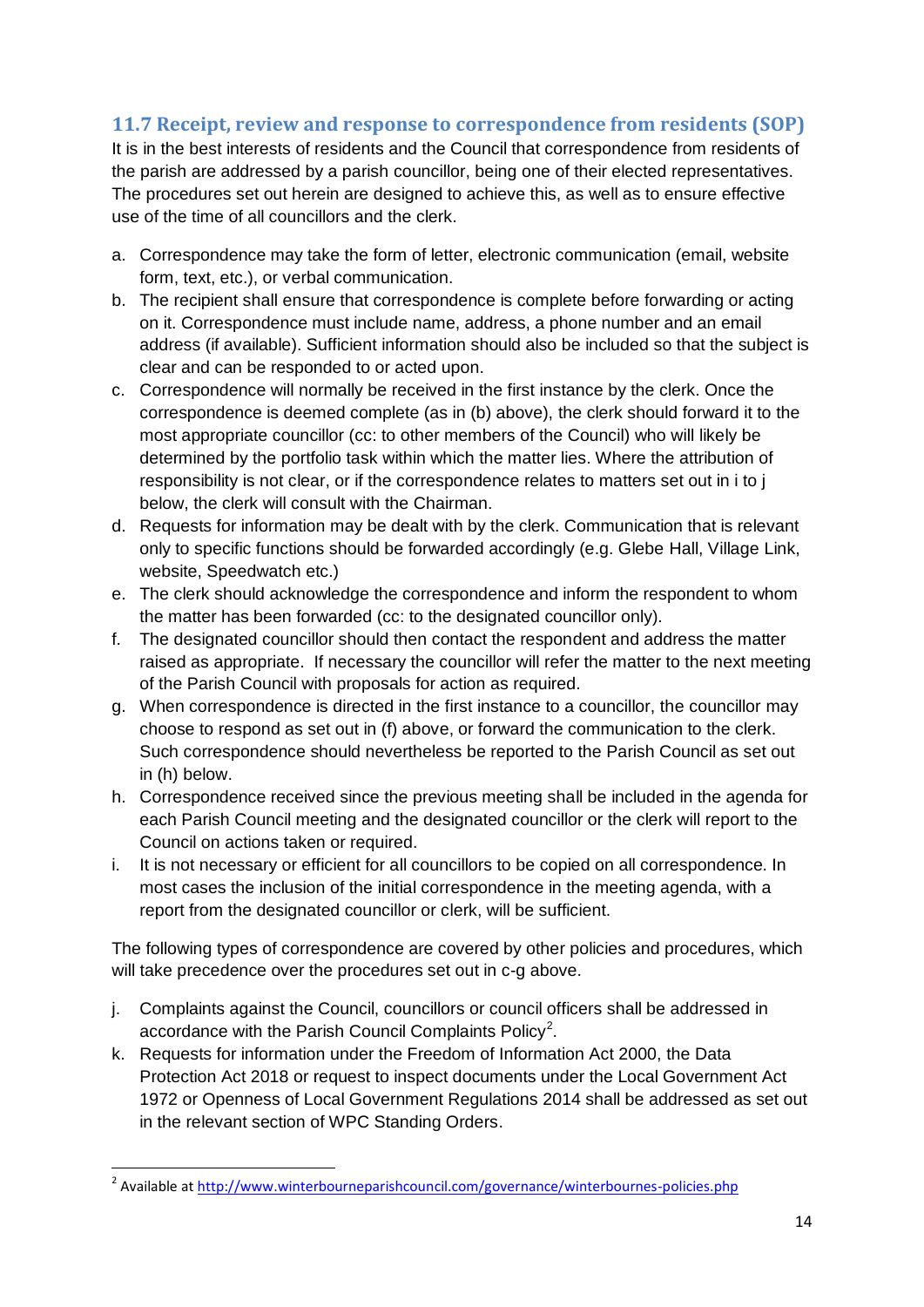# **11.8 Template for Parish Council maintenance log**

# **Winterbourne Parish Council: MAINTENANCE LOG (ML)**

| <b>Issue/Maintenance task</b>                                                                                                                                                                                                                                                                                    | <b>Allocation</b><br>(Cllr/officer) | Action(s) taken | Schedule/Outcome |  |
|------------------------------------------------------------------------------------------------------------------------------------------------------------------------------------------------------------------------------------------------------------------------------------------------------------------|-------------------------------------|-----------------|------------------|--|
| For review/decision                                                                                                                                                                                                                                                                                              |                                     |                 |                  |  |
| Allocated to community days or other voluntary action                                                                                                                                                                                                                                                            |                                     |                 |                  |  |
| <b>Allocated to Parish Steward</b><br>Future visit dates: 20 <sup>th</sup> January (6 <sup>th</sup> January), 17 <sup>th</sup> February (3 <sup>rd</sup> February), 17 <sup>th</sup> March (3 <sup>rd</sup> March), 14 <sup>th</sup> April (31 <sup>st</sup> March)<br>(deadline for submission of forms in red) |                                     |                 |                  |  |
| <b>Referred to Parish Council contractor</b>                                                                                                                                                                                                                                                                     |                                     |                 |                  |  |
| Referred to Wiltshire Council (monitor and follow up as necessary)                                                                                                                                                                                                                                               |                                     |                 |                  |  |

<span id="page-14-0"></span>MAINTENANCE LOG WPC.DOCX – LAST UPDATED [date]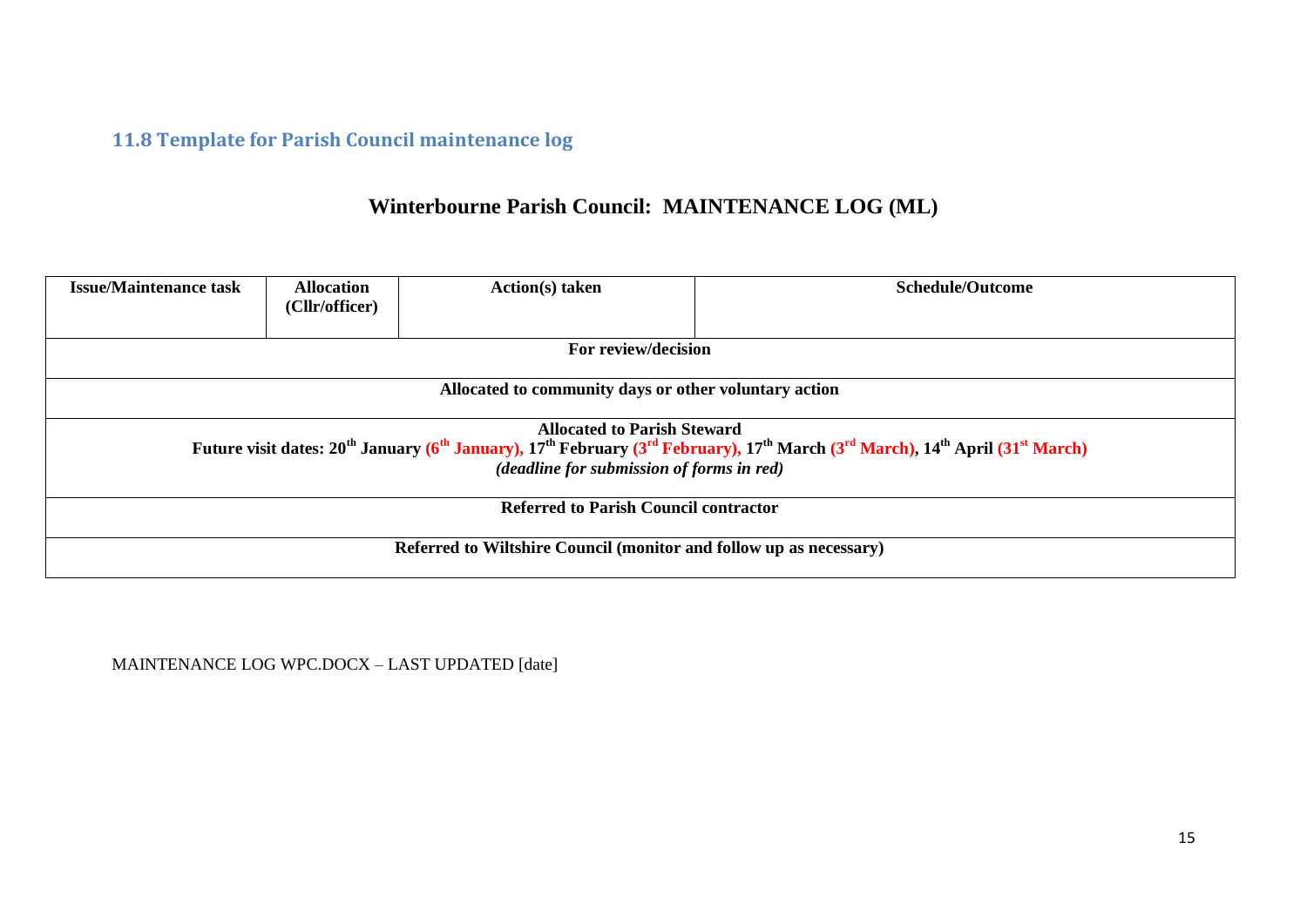## <span id="page-15-0"></span>**11.9 Procedures for response to planning consultation: communication with developers & residents (SOP)**

- a. The Parish Council is not a planning authority, and does not therefore take decisions on planning applications. The Council can however influence planning decisions through its response to planning consultations, representation to planning committees of the planning authority (Wiltshire Council), and through its Neighbourhood Plan.
- b. It is important that the Parish Council remains objective and considers the parish as a whole in its dealing with planning applications. The procedures and guidance set out below are designed to support this and are supplementary to Standing Orders 6.6. See also the Council's Code of Conduct<sup>5</sup>.

### **Declarations of interest**

- c. There is a high likelihood that councillors may have some degree of personal interest in an application for development within the parish given the size of the settlements and social or business connections. The key consideration in determining whether such interest may represent a conflict is the extent to which it may bias (or be perceived to bias) the contribution that the councillor makes to discussion and decision.
- d. The following interests, for which dispensation may be withheld<sup>3</sup>, must be declared:
	- i. Direct interest in a planning application which may be considered pecuniary. This includes as applicant, land owner, or where the proposed development may affect the value of their property.
	- ii. Interest in a planning application which may affect specifically their quality of life or the amenities that they enjoy. This will usually be due to its proximity to their property.
	- iii. Actions set out a (p) below, including a publicly stated position on the application.
- e. The following interests, for which dispensation may be considered, must be declared:
	- i. Communication with residents (acting as a councillor) as set out in (g) below.
	- ii. Any other interest in the application.
- f. In the event that a councillor has engaged in discussions with parishioners, development companies or agents, that fall outside the scope of the procedures and guidance set out below, this must be declared as an interest at any meeting of the Parish Council where the affected planning application is considered.

### **Communication with residents**

- g. Residents of the Parish, including planning applicants and others affected by proposed development, may expect and are entitled to communicate directly with parish councillors as their elected representatives. Councillors may therefore engage, individually or collectively, with their parishioners subject to the following considerations:
	- i. Councillors should limit responses to advice on planning process, policy and guidance. Information can be provided on factors relevant to an application such as local land designation, conservation areas, the Neighbourhood Plan and other relevant documents.

<sup>1</sup> <sup>3</sup> See Winterbourne Parish Council Code of Conduct available at <http://www.winterbourneparishcouncil.com/governance/winterbournes-code-conduct.php>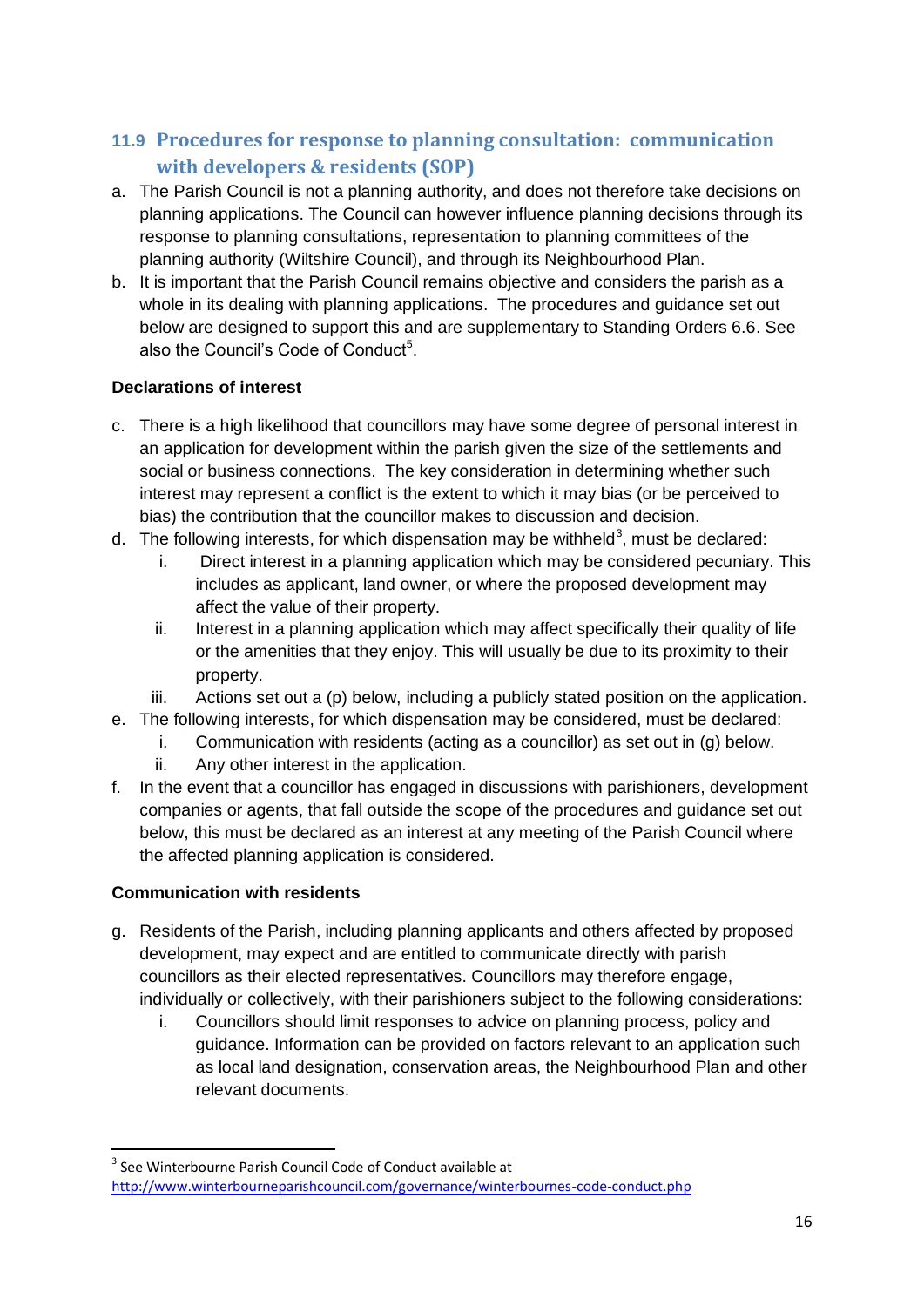- ii. If applicable, care should be taken to engage equally with interested residents, so as not to appear aligned with a particular point of view.
- iii. Offering opinions on the acceptability of an application should be avoided.
- iv. A record should be kept of all such discussions which should include at least the date and names of those present.

### **Communication with development companies and agents**

- h. Councillors should not engage in direct discussion or correspondence with development companies or agents. Such organisations should be advised to communicate in writing with the Parish Clerk who shall forward the information to the Parish Council.
- i. The Parish Council may (but is not obliged to) agree to a meeting with development companies or agents.

### **Consideration of planning applications by the Parish Council**

- j. Planning applications will be considered at an ordinary meeting of the Parish Council, unless an extraordinary meeting is required as set out in Standing Order 6.6(b).
- k. Members of the public who wish to address the Council on a planning application should inform the Clerk two clear days prior to the meeting. The Chairman may allocate time at the Council meeting for such public representation subject to:
	- i. Priority will be given to residents of the Parish, and others directly affected by the proposed development.
	- ii. The planning applicant, if a resident of the Parish, will be notified of the request to address the Council and given the same opportunity.
	- iii. The Chairman's decision on speakers and time allocated to each will be final.
- l. Standing Order 5.1(n) shall apply to agreement on a Parish Council response to consultation on a planning application. A further or amended response shall otherwise only be considered if a planning application is revised or re-submitted to the planning authority who then re-opens or extends the consultation period.

### **Planning authority committee**

- m. The Parish Council will normally be permitted to present to the planning authority committee (currently the Wiltshire Council Southern Planning Committee) when the committee is considering a planning application for a development within the Parish.
- n. The Parish Council address to the committee should be written in advance and be based on the relevant consultation response(s) submitted by the Council to the planning authority.
- o. The text of the Council address, and councillor nominated to attend and present, shall be agreed with all eligible councillors which may be at an ordinary meeting of the Council, or informally. If necessary an extraordinary meeting of the Council may be convened as set out in Standing Order 5.4.

### **Councillor freedom of action**

p. Any councillor may respond to consultation on a planning application in their own right as an individual, or engage in other activities related to such application, provided that they make it clear that they are acting in a personal capacity and make no reference to their position as a parish councillor.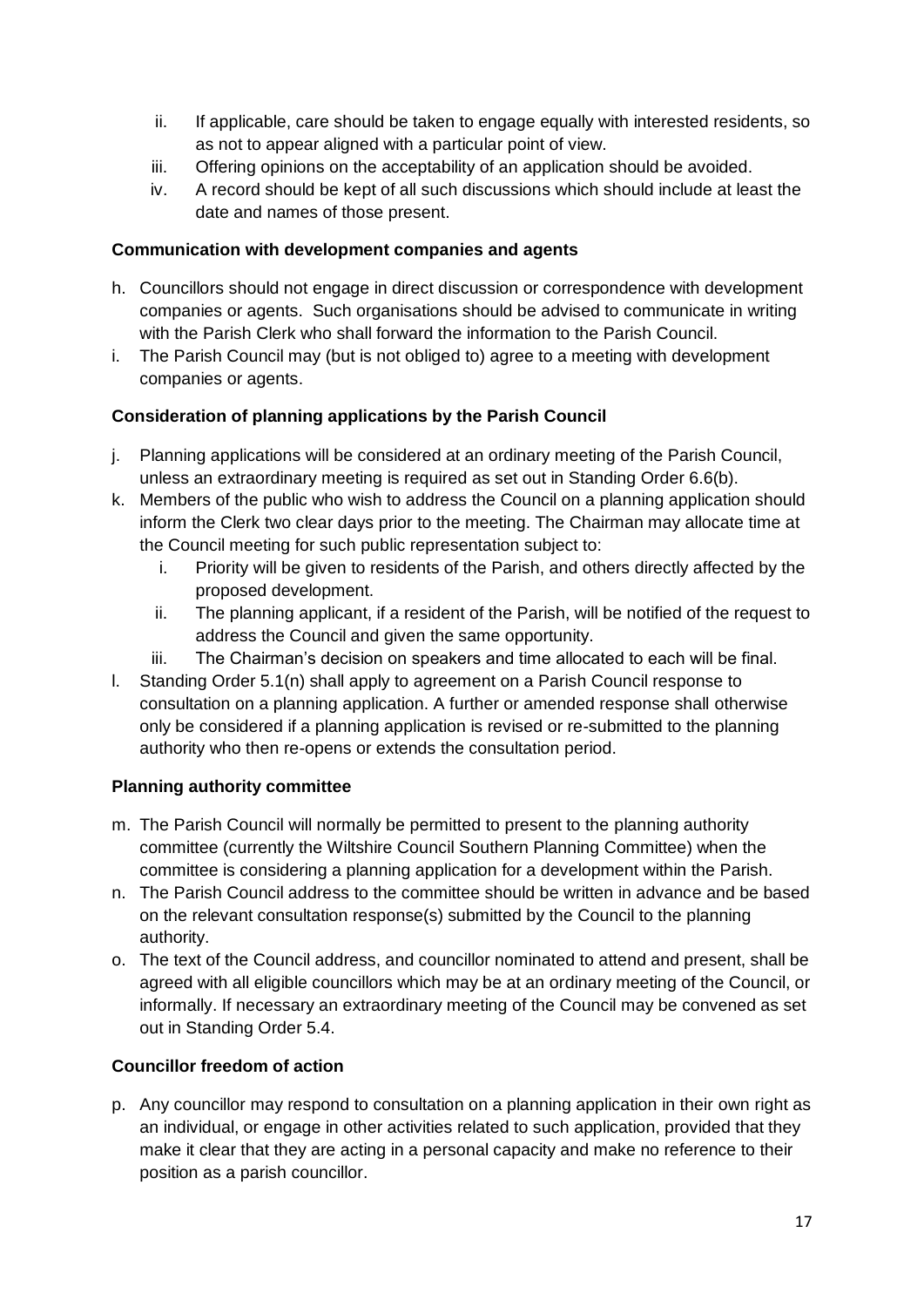### <span id="page-17-0"></span>**11.10 Procedures for engagement with volunteers**

- a. To ensure that volunteers are covered by the Council's insurance policy (that includes public liability and accident insurance) all activities involving volunteers should be overseen by a designated parish councillor (see Annex 11.5).
- b. The designated councillor for an activity involving volunteers should ensure that the requirements set out below are applied, and should report to the Council on such activities.
- c. Volunteer activities that are provided by an organisation, or are operating under a scheme overseen by another party<sup>4</sup> are expected to follow the procedures of those organisations.
- d. Notwithstanding provision 11.10c, all activities involving volunteers shall include:
	- i. Clear description of the work to be undertaken, and safety briefing if applicable
	- ii. A risk assessment to identify any risks and how they will be managed.
	- iii. A register of participants/attendees for each event
	- iv. Provision of safety equipment and protective clothing when indicated by the risk assessment
- e. All volunteers under 16 years of age must be supervised at all times by an adult parent/ carer who is also enrolled as a volunteer.

 4 Examples include Freemasons, Community Speed Watch, Neighbourhood Watch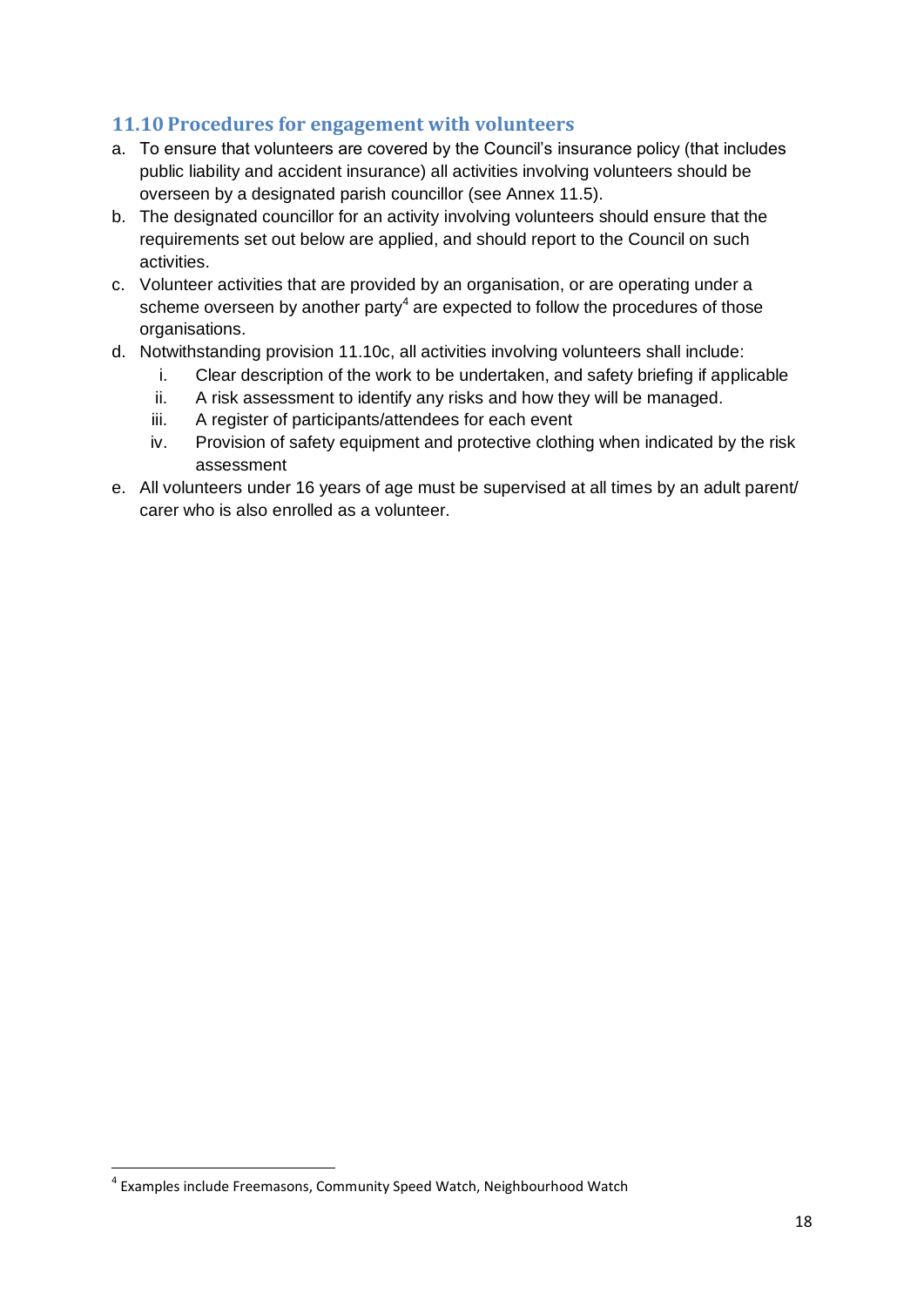## <span id="page-18-0"></span>**11.11 Procedures and guidance for use of email (SOP)**

### **Parish Council email accounts**

- a The Parish Council shall establish and maintain email accounts @thewinterbournes.org.uk as follows:
	- i. Role specific accounts for the Chairman and the Clerk. These accounts shall exist in perpetuity and will be handed on to successors in these roles.
	- ii. Individual accounts for other councillors. These will be deleted when the individual ceases to be a member of the Council. Access to councillor email accounts is restricted to individual users and must not be shared accounts or automatically forwarded to personal or household accounts.
	- iii. A general parish council email account that may be used by any officer or councillor in circumstances where information or access may need to be shared. These include for grant applications, reporting matters to Wiltshire Council or other authority.
	- iv. A website email address to be used for website associated communication.
- b Other email addresses may be added as required, up to the maximum available under the Parish Council's service subscription (currently 25).
- c Parish Council email accounts are solely for the purpose of conducting parish council business and may not be used for any other purpose.
- d Emails that appear to be spam, phishing email or suspicious for any reason must be deleted and not forwarded or replied to.
- e To maintain the Council's professional standards and public perception, all communication by email should be courteous, concise, clear and with correct use of English.

### **Guidance for effective use of email**

Councillors & officers may receive in excess of 3,000 email messages per year. Poor presentation, distribution and management of email can compromise productivity and effectiveness. For the Parish Council relevant factors include:

- A substantial majority of emails received by councillors are sent or forwarded by the Clerk, which diminishes that value of "sender" as a filter or guide to content.
- The Council does not have a uniform IT platform, and access to Parish Council email is determined by individual systems and preferences which may vary.

The following points may facilitate effective management of email, depending on the software and systems available. Desktop applications may provide more functions for mail management that a web browser and most also allow for offline management of email.

Sending or forwarding email –

f Ensure that the "subject" line is relevant to the content of the email and informative and useful to the recipient. If necessary change the "subject" line when forwarding emails from elsewhere. Where relevant include a subject prefix that will help the recipient prioritise or filter the email (e.g. ACTION, AGENDA, FYI, URGENT)